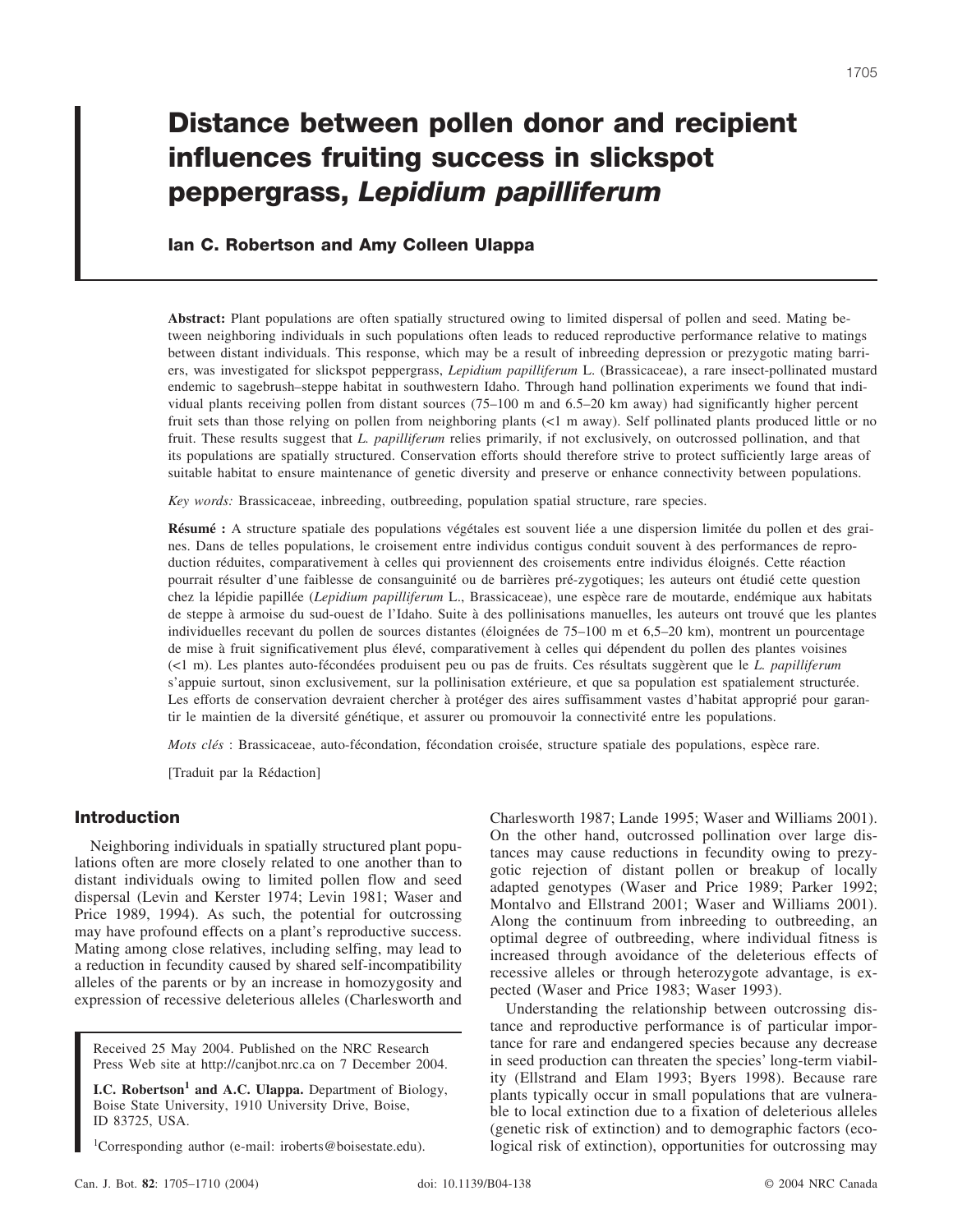be critical to ensure maintenance of genetic diversity within populations (Lande 1995). Adequate levels of genetic diversity and gene flow are generally viewed as essential because they provide for the long-term viability of a species in the face of environmental change (Ellstrand and Elam 1993; Lande 1995; Haig 1998).

Here we investigate how geographic distance between pollen source and recipient influences fruit production in slickspot peppergrass, *Lepidium papilliferum* L. (Brassicaceae), a rare plant endemic to sagebrush–steppe habitat in southwestern Idaho. Within sagebrush–steppe habitat the plant is limited to microsites known as "slick spots", which are characterized by their high levels of clay and salt as well as by subsurface water retention that is higher than that of surrounding areas (Quinney 1998). Currently only 60–70 sites are known to contain *L. papilliferum*, many of which support no more than several hundred individuals. A few sites support several thousand individuals, at least in years with favorable weather. Over the past century *L. papilliferum* has declined dramatically throughout its range because of habitat degradation attributed to exotic species invasions, wildfires, and anthropogenic disturbance (Moseley 1994). Twenty-one sites known from historical records dating back to 1892 are considered extirpated (Moseley 1994).

*Lepidium papilliferum* exhibits two distinct life history patterns. In plants with an annual life cycle, germination, flowering, and seed production occur within a single season. Those plants having a biennial life cycle persist as rosettes through the first year and flower and fruit the following year (Moseley 1994). Biennials are generally larger than annuals (approximately 15–30 cm in height versus 3–15 cm) and produce much more seed; however, probability of survival to reproduction is often low for biennials because of overwinter mortality (Moseley 1994). The biological basis for the two life history patterns has not been determined, although phenotypic plasticity in response to microclimate is a likely explanation.

Recent studies suggest that *L. papilliferum* relies on outcrossed pollination mediated by insects (Robertson and Klemash 2003; Robertson 2004). The plant's small, white flowers, which occur on multiflowered inflorescences and bloom from late April to mid June, attract insects from several families of Hymenoptera (Apidae, Halictidae, Sphecidae, Vespidae), Coleoptera (Dermestidae, Meloidae, Melyridae), and Diptera (Bombyliidae, Syrphidae, Tachinidae), among others (Robertson and Klemash 2003). Once a flower has been pollinated, it develops a full-sized fruit within 2 weeks. Maturation of seed within the fruit takes several more weeks and concludes with the fruit dehiscing and releasing its seeds in late June or early July. Almost all mature fruits produce two seeds. Unpollinated flowers remain in bloom for several weeks before they wilt and die.

Although the genetic structure of *L. papilliferum* populations is not known, spatial structuring is likely because populations are typically small and separated from one another by at least several kilometers. Moreover, *L. papilliferum* fruits and seeds lack any obvious structures for long-distance dispersal (Moseley 1994). Given the plant's apparent reliance on outcrossed pollination (Robertson 2004), establishing the relationship between outcross proximity (i.e., distance between pollen source and recipient) and fruit production is necessary to provide insight into the mating system and population structure of *L. papilliferum* and may be an important step toward explaining variability in reproductive performance among populations. Through hand pollination of individuals with pollen obtained at different source distances, we examined whether outcross distance influences fruiting success in *L. papilliferum*. The results of our study are discussed in terms of their possible implications for conservation.

## **Materials and methods**

From early May to mid July 2003, we conducted our study at three sites in southwestern Idaho containing *L. papilliferum*. Two sites, Powerline (PL) and Artillery (ART), were located 6.5 km apart within the Orchard Training Area (OTA) of the Idaho Army National Guard. The third site, Kuna Butte (KB), was located approximately 20 km southwest of the other sites. Intervening areas between our study sites included irrigated agriculture, grassland (primarily exotic species), and sagebrush–steppe habitat lacking slick spots inhabited by *L. papilliferum*. All three populations supported several hundred or more plants spread over a minimum of 15 slick spots per site, although exact counts of plants were not made.

At each of the three sites, we selected 25 plants for study, five plants from each of five slick spots. No effort was made to distinguish between annuals and biennials. Instead, we selected plants in similar condition that were approximately 7–12 cm in height, which could have been either annuals or small biennials given that growth was continuing. Prior to the onset of flowering, we placed a cylindrical insect-proof cage (constructed from 10-mm hardware cloth covered with fine  $0.25$ -mm<sup>2</sup> white mesh) over each plant, thereby ensuring that flowers were not pollinated by visiting insects. A previous study found no effect of the cages on plant development or flowering (Robertson and Klemash 2003). Within each slick spot, the caged plants were assigned randomly to one of five groups: (1) control, (2) self pollination, (3) cross pollination with plant <1 m away (nearest neighbor treatment), (4) cross pollination with plant 75–100 m away (between slick spot treatment), and (5) cross pollination with a plant from another study site (between population treatment). The experimental layout is illustrated in Fig. 1. We considered the three populations in our study, as well as the five slick spots in each population, to be independent of one another.

Experimental manipulations began once plants were in full bloom, approximately 2–3 weeks after we installed the cages. For the self-pollination treatment, we snipped a small inflorescence of opened flowers from the plant and then brushed it gently and thoroughly over all opened flowers on the same plant. For the cross-pollination treatments, we used a similar technique, except that the inflorescence used for pollination came from a different plant (i.e., a plant <1 m away, 75–100 m away, or from another site, depending on treatment). As a sham operation for control plants and crosspollination plants, we snipped off a small inflorescence, just like in the self pollination treatment. To increase the number of flowers contacted during brush pollination, we repeated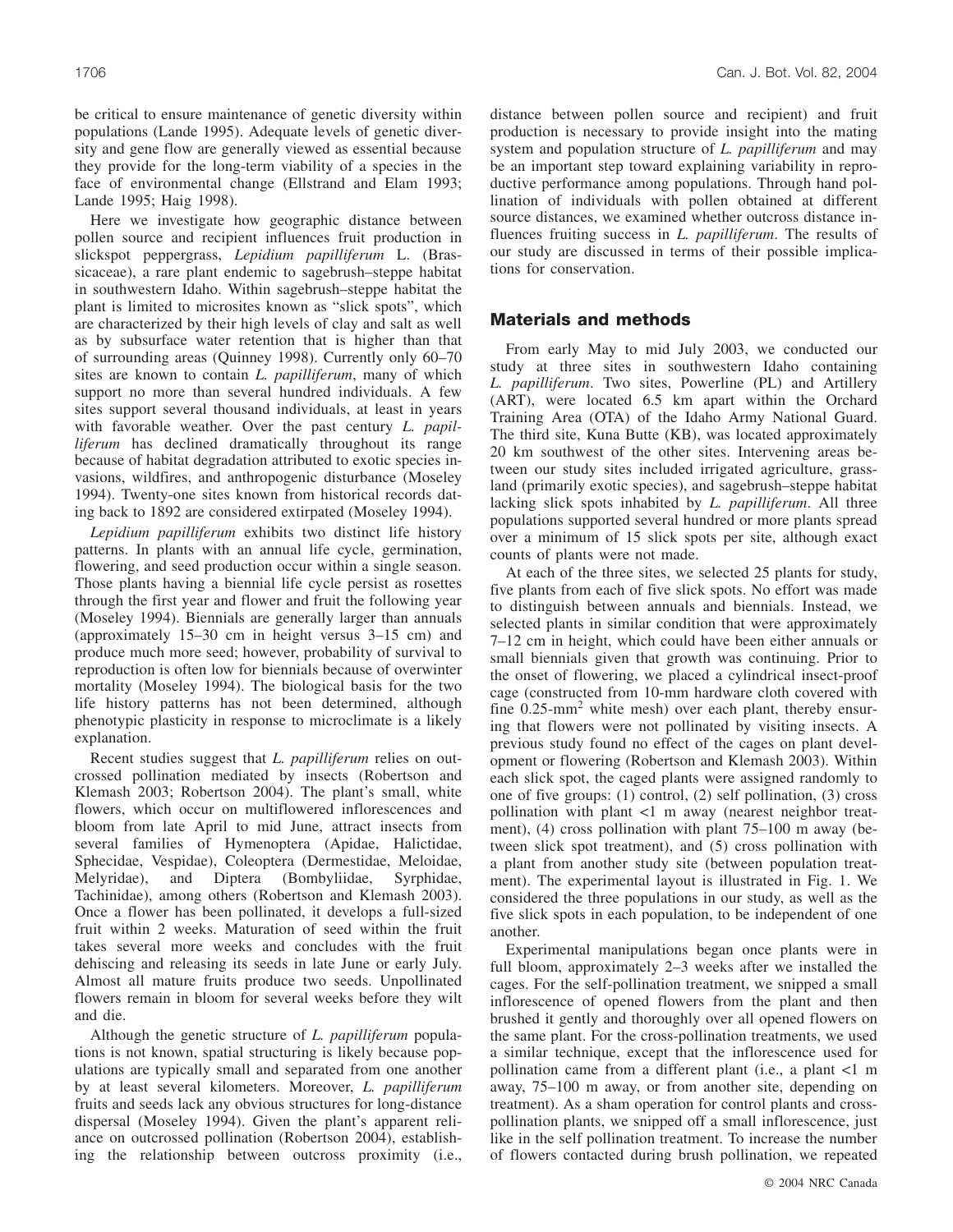**Fig. 1.** Schematic representation of the experimental design. Squares represent the study sites (PL, ART, KB), circles represent individual slick spots, and numbers within circles represent the control and treatment groups within slick spots. Arrows show direction of pollen movement in the "between populations" treatment. Spatial relationships of slick spots within sites and caged plants within slick spots are not implied in the figure.



manipulations after 1 week. Once a plant ceased flowering, we determined its percent fruit set by collecting two to four inflorescences and counting the number of wilting flower pedicels (i.e., unpollinated flowers) and seed-bearing fruits. We included only the first 10 flowers on an inflorescence in the analysis, because later-opening flowers might have missed the experimental manipulation and thus caused us to underestimate fruiting success.

#### **Statistical analyses**

We fit a linear mixed model (Milliken and Johnson 1992) to the response, percent fruit set. The fixed effect was treatment, and the random effects were population, slick spot nested within population, and interactions with populations. Because some plants died during the course of the study, the data are not completely balanced with respect to treatments and populations. Therefore, we used a Satterthwaite's adjustment to the degrees of freedom in the test for the treatment effect. With a percentage outcome, it is important to ensure that the basic assumptions of the model have been met; therefore, we used Levene's test (Milliken and Johnson 1992) to assess equality of residuals among treatments and populations and the Wilks–Shapiro test (Zar 1999) to test for normality of residuals. To test for specific treatment differences, we compared each pair of differences and used a Tukey adjustment to control for the overall type-I error rate of 0.05. We conducted all our analyses using SAS 8.2. The mixed model was fit using Proc Mixed.

## **Results**

Owing to the death of a few plants, sample sizes at the

time of data collection ranged from 12 to 15 per group. This level of mortality during the flowering period is not unusual for *L. papilliferum* (Robertson, unpublished data) and was not confined to a specific treatment or site in our study. Consistent with the assumptions of the model, there was normality of residuals and equality of residuals across treatments (*W* = 0.981, *P* = 0.376; *F*4,67 = 1.99, *P* = 0.107, respectively).

Tests for a population effect and a population by treatment interaction revealed essentially no variation in response among the three populations, indicating similar response to treatment in the three study sites (Table 1). Slick spots, nested within populations, showed a nonsignificant effect on percent fruit set (Table 1). However, there was a significant effect of treatment on percent fruit set (Table 1): percent fruit set increased as the distance between pollen donor and recipient increased (Fig. 2). Plants in the control and selfpollination treatment had low percent fruit sets and did not differ significantly from one another. The increase in percent fruit set between the selfing and nearest neighbor treatments was not statistically significant. However, when the pollen source was 75–100 m away, the increase in percent fruit set relative to self-pollinated plants was significant. Plants pollinated by their nearest neighbor had significantly lower percent fruit set than those pollinated by plants from other study sites. There was no statistical difference in percent fruit set between plants cross pollinated by a source 75– 100 m away and those pollinated by plants from other study sites.

A closer examination of outcrossing distance in the between populations treatment revealed that percent fruit set was higher for the shorter outcrossing distance  $(61.7 \pm 9.6\%)$ when pollen was moved 6.5 km versus  $50.0 \pm 6.8\%$  when pollen was moved 20 km). However, this difference was not statistically significant (*t* test:  $t = 0.99$ , df = 13,  $P = 0.34$ ).

## **Discussion**

Our study confirms a separate finding by Robertson (2004) that *L. papilliferum* relies primarily, if not exclusively, on cross pollination for successful fruit production; percent fruit set was higher in cross-pollinated plants than in self-pollinated plants. The presence of some fruit in the control and self-pollination treatment suggests either that *L. papilliferum* is capable of limited amounts of self pollination, or that insects found their way into a few cages and cross pollinated some of the flowers. We view the latter possibility as more likely for several reasons. First, small insects known to carry *L. papilliferum* pollen have occasionally been found within cages (personal observations over several years of study), leading to the possibility of cross pollination. Second, a number of plants in the control and self pollination treatment produced no fruit, which would seem unlikely if selfing is possible for this species. Third, based on the morphology of *L. papilliferum* flowers, as well as on numerous direct observations of flowers during our study, there is no indication that pollen laden anthers come in contact with stigmas. While it is possible that mechanical shaking or wind might have caused pollen to reach stigmas on the same plant, we noted that the cages served as effective barriers against wind. Finally, although the genus *Lepidium*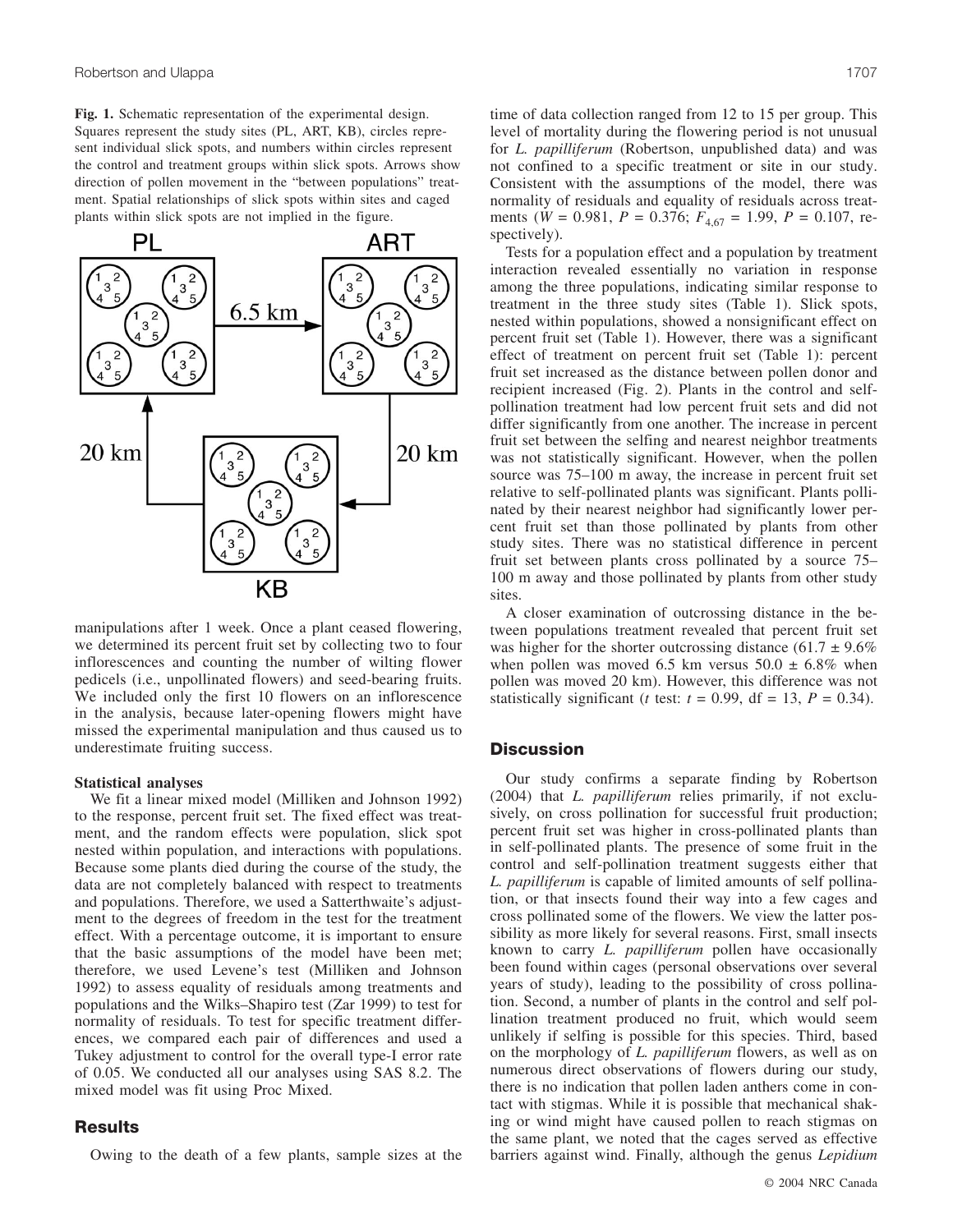| Random effect                 | Estimate     | SE.            | Z value   | P value |
|-------------------------------|--------------|----------------|-----------|---------|
| Population                    | 28.18        | 70.91          | 0.4       | 0.345   |
| Slickspot (population)        | 108.93       | 72.71          | 1.5       | 0.067   |
| Treatment $\times$ population | 29.30        | 49.59          | 0.59      | 0.277   |
| Residual                      | 282.43       | 63.75          | 4.43      | < 0.001 |
| Fixed effects                 | Numerator df | Denominator df | $F$ value | P value |
| Treatment                     | 4            | 7.72           | 12.68     | 0.002   |

**Table 1.** Mixed model analysis results.

**Fig. 2.** Mean percent fruit set  $(\pm \text{ SE})$  as a function of control and treatment. Different letters above bars represent statistically significant differences between groups (Tukey test, *P* < 0.05). Numbers at the base of bars indicate sample size. SP, self pollination; NN, nearest neighbor pollination; BSS, between slick spots pollination; BP, between populations pollination.



does include a number of species that are self compatible, these species, unlike *L. papilliferum*, typically have reduced floral structures (J.L. Bowman, 2002, personal communication). Thus, although self pollination can not be ruled out for *L. papilliferum*, its contribution to reproduction appears limited at best.

Consistent with the hypothesis that *L. papilliferum* populations are spatially structured, plants receiving pollen from distant sources had higher percent fruit sets than those relying on pollen from neighboring plants. Because *L. papilliferum* lacks any obvious mechanism for longdistance fruit or seed dispersal, it seems likely that neighboring plants are more closely related to one another than they are to more distant individuals. Thus, our results may indicate inbreeding depression as a consequence of matings between related neighbors in structured populations. Alternatively, a physiological mechanism that reduces selfing or other forms of inbreeding (i.e., a partial self-incompatibility system) may exist (Waser 1993). Before a case for inbreeding depression can be made, it will be necessary to determine the genetic structure of *L. papilliferum* populations, as well as to examine the fitness consequences of inbreeding beyond measurements of percent fruit set, such as fruit size, germination success, and offspring vigor. Nevertheless, the pattern we have uncovered is a strong indication that nearby mating (i.e., which likely involves mating with genetically similar individuals) has deleterious consequences for reproductive success in *L. papilliferum*.

Population structure and reduced fecundity through inbreeding are of critical importance for rare species because their populations tend to be small and opportunities for outcrossing are often limited (Lande 1988; Ellstrand and Elam 1993; Byers 1998; Lande 1995). Studies have shown that the scale of population structure and the extent of its influence on reproduction varies between species. For example, *Gentiana pneumonanthe*, a rare perennial, exhibits inbreeding depression with selfing and hybrid vigor between populations, but shows no effect of donor distance within populations (Oostermeijer et al. 1995). By contrast, seed set in *Hymenoxys herbacea*, another rare species, increases over outcrossing distances of 3–10 m but not at greater distances (Moran-Palma and Snow 1997). In *L. papilliferum*, percent fruit set increased with donor distance within populations, suggesting a genetic structure among slick spots within these populations. This result suggests that, in addition to limited seed dispersal, pollen movement mediated by insects may be concentrated within slick spots. Indeed, a leptokurtic pattern of pollen movement is typical for insect-pollinated plants (Levin and Kerster 1974; Godt and Hamrick 1993). Over the past several years, our observations of insect movement on *L. papilliferum* have revealed that insects often linger on individual plants or within slick spots. Some pollinators, such as melyrid beetles, confine most of their movements within individual plants and likely contribute little to pollination and fruit production (Robertson 2003). Other insects (see Robertson and Klemash (2003) for a list) move more freely within and between slick spots (I.C. Robertson, personal observation), and thus may serve as important agents of gene flow within and possibly between populations.

The extent to which insect pollinators carry pollen between populations remains an open question for *L. papilliferum*, as it does for most plant-pollinator systems due to the difficulties associated with documenting longdistance insect movement and pollen transfer (Godt and Hamrick 1993; Proctor et al. 1996; but see Schulke and Waser 2001). An alternative approach, which we are currently pursuing in an effort to quantify gene flow, is to use molecular techniques to examine the amount and spatial distribution of genetic variability within and among populations (Williams and Waser 1999). Such data will help clarify the role of insects as dispersers of pollen within and among *L. papilliferum* populations.

While our results indicate a reduction in fecundity with inbreeding, we cannot make a similar inference concerning outbreeding. Although percent fruit set was lower when outcrossing distance was 20 km than when it was 6.5 km (50  $\pm$ 6.8% vs. 61.7  $\pm$  9.6%), the difference was not statistically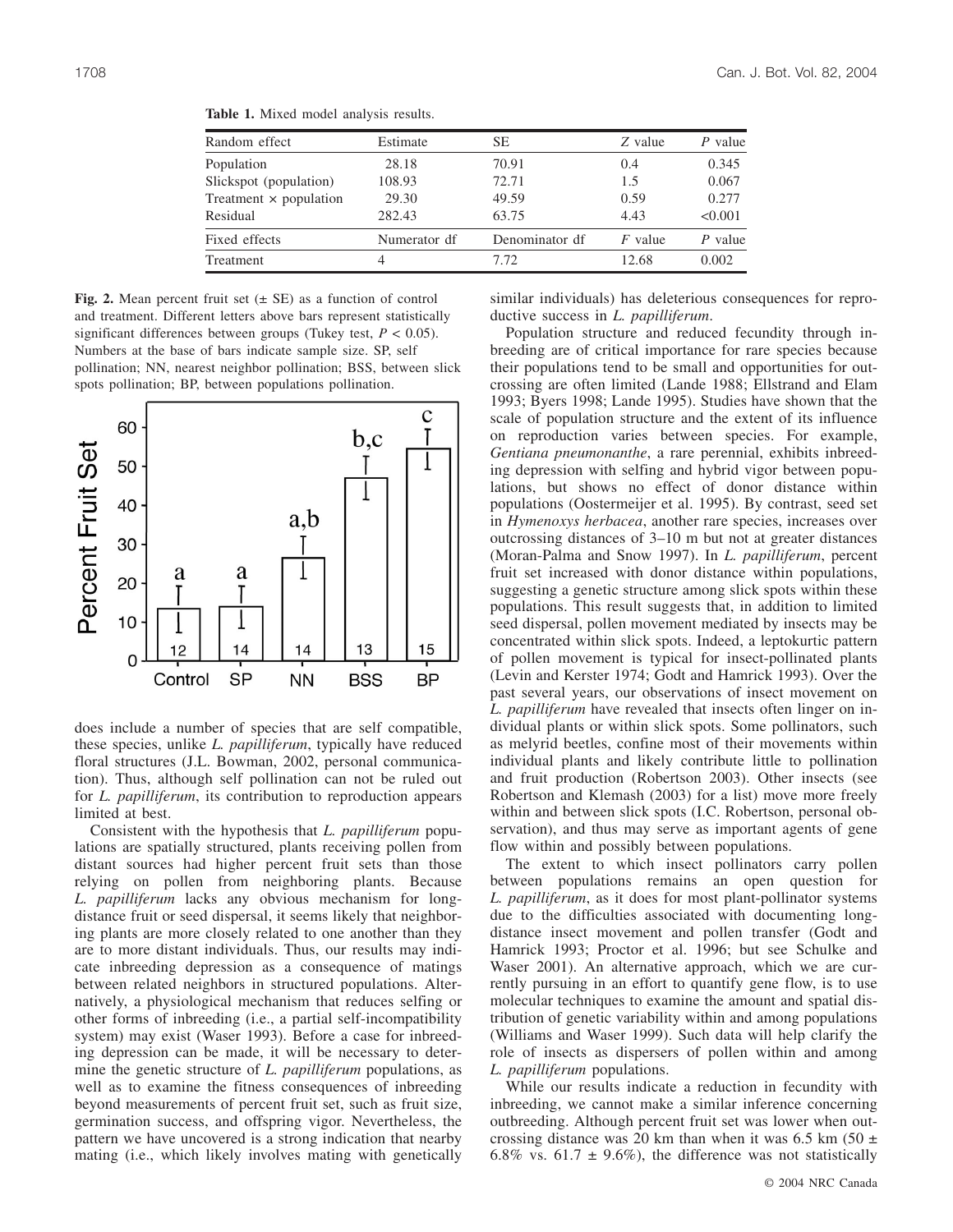significant and our sample size was inadequate for a definitive comparison. Outbreeding depression, which may result from disruption of local adaptation, has been found in several plant species (Price and Waser 1979; Waser et al. 2000; Montalvo and Ellstrand 2001) but not in others (Sobrevila 1988; Byers 1998; Luijten et al. 2002). As Waser et al. (2000) point out, the spatial scales over which outbreeding depression may arise likely depend on the spatial and temporal scale of gene flow and of change in selective regimes in the environment. Establishing these parameters for *L. papilliferum*, as well as conducting additional longdistance outcrossing experiments with larger sample sizes, may shed light on whether local adaptation has occurred within populations or subsets of populations.

In summary, the variation in percent fruit set associated with outcrossing distance indicates that *L. papilliferum* populations are structured. Conservation of *L. papilliferum* should therefore include protection and maintenance of suitable habitat for large populations because each population likely consists of numerous subpopulations. Effective population size may be increased by ensuring connectivity between populations. Unfortunately, no information is currently available about how distance between populations influences insect-mediated pollen flow in *L. papilliferum*. A population that becomes isolated risks losing genetic diversity that is normally maintained via outcrossing. If genetic analyses reveal that certain populations have become isolated, the introduction of new genotypes from neighboring populations should be considered, although caution in this approach is warranted (for a discussion of the pros and cons of genotype translocation, see Montalvo and Ellstrand (2001); Luijten et al. (2002); Hufford and Mazer (2003)). Ultimately, preserving suitable habitat for pollinating insects, as well as ensuring the maintenance and enhancement of connectivity between *L. papilliferum* populations, will be essential for the plant's long-term viability.

### **Acknowledgements**

Financial support for the project was provided by grants from the Idaho Bureau of Land Management, Idaho Army National Guard, and Boise State University. Earlier drafts of the manuscript benefited from the comments of Stephanie Billinge, Marlene Gast, Wilma Robertson, and Amy Stillman. Laura Bond assisted with the statistical analysis. We thank Hollie Leavitt and Danielle Klemash for their help in the field, as well as Ann DeBolt, Marjorie McHenry, Dana Quinney, Roger Rosentreter, and Jay Weaver for their ongoing interest and support for this research.

## **References**

- Byers, D.L. 1998. Effect of cross proximity on progeny fitness in a rare and a common species of *Eupatorium* (Asteraceae). Am. J. Bot. **85**: 644–653.
- Charlesworth, D., and Charlesworth, B. 1987. Inbreeding depression and its evolutionary consequences. Annu. Rev. Ecol. Syst., **18**: 237–268.
- Ellstrand, N.C., and Elam, D.R. 1993. Population genetic consequences of small population size: Implications for plant conservation. Annu. Rev. Ecol. Syst. **24**: 217–242.
- Godt, M.J.W., and Hamrick, J.L. 1993. Patterns and levels of pollen-mediated gene flow in *Lathyrus latifolius*. Evolution, **47**: 98–110.
- Haig, S.M. 1998. Molecular contributions to conservation. Ecology, **79**: 413–425.
- Hufford, K.M., and Mazer, S.J. 2003. Plant ecotypes: Genetic differentiation in the age of ecological restoration. Trends Ecol. Evol. **18**: 147–155.
- Lande, R. 1988. Genetics and demography in biological conservation. Science (Washingon, D.C), **241**: 1455–1460.
- Lande, R. 1995. Mutation and conservation. Conserv. Biol. **9**: 782– 791.
- Levin, D.A. 1981. Dispersal versus gene flow in plants. Ann. Mo. Bot. Gard. **68**: 233–253.
- Levin, D.A., and Kerster, H.W. 1974. Gene flow in seed plants. Evol. Biol. **7**: 139–220.
- Luijten, S.H., Kery, M., Oostermeijer, J.G.B., and den Nijs, H.C.M. 2002. Demographic consequences of inbreeding and outbreeding in *Arnica montana*: A field experiment. J. Ecol. **90**: 593–603.
- Milliken, G.A., and Johnson, D.E. 1992. Analysis of messy data. Vol. 1. Designed experiments. Chapman and Hall, New York.
- Montalvo, A.M., and Ellstrand, N.C. 2001. Nonlocal transplantation and outbreeding depression in the shrub *Lotus scoparius* (Fabaceae). Am. J. Bot. **88**: 258–269.
- Morán-Palma, P., and Snow, A.A. 1997. The effect of interplant distance in mating success in federally threatened, selfincompatible *Hymenoxys herbacea* = *H. acaulis* var. *glabra* (Asteraceae). Am. J. Bot. **84**: 233–238.
- Moseley, R.K. 1994. Report on the conservation status of *Lepidium papilliferum*. Conservation Data Center, Idaho Department of Fish and Game, Biose, Idaho.
- Oostermeijer, J.G.B., Altenburg, R.G.M., and den Nijs, H.C.M. 1995. Effects of outcrossing distance and selfing on fitness components in the rare *Gentiana pneumonanthe* (Gentianaceae). Acta Bot. Neerl. **44**: 257–268.
- Parker, M.A. 1992. Outbreeding depression in a selfing animal. Evolution, **46**: 837–841.
- Price, M.V., and Waser, N.M. 1979. Pollen dispersal and optimal outcrossing in *Delphimium nelsoni*. Nature (London), **227**: 294– 297.
- Proctor, M., Yeo, P., and Lack, A. 1996. The natural history of pollination. Timber Press, Portland, Oreg.
- Quinney, D. 1998. LEPA (*Lepidium papilliferum*). Report available from the Military Division, Idaho Army National Guard, 4040 West Guard Street, Biose, ID 83707, USA.
- Robertson, I.C. 2003. Insect-mediated pollination of *Lepidium papilliferum*: 2003. Unpublished report available from the Military Division, Idaho Army National Guard, 4040 West Guard Street, Biose, ID 83707, USA.
- Robertson, I.C. 2004. Importance of outcrossing for fruit production in slickspot peppergrass, *Lepidium papilliferum* L. (Brassicaceae). West. North Am. Nat. **64**: 265–268.
- Robertson, I.C., and Klemash, D. 2003. Insect-mediated pollination in slickspot peppergrass, *Lepidium papilliferum* L. (Brassicaceae), and its implications for population viability. West. North Am. Nat. **63**: 333–342.
- SAS Institute Inc. 1999. SAS/STAT user's guide, version 8. SAS Institute, Cary, N.C.
- Schulke, B., and Waser, N.M. 2001. Long-distance pollinator flights and pollen dispersal between populations of *Delphinium nuttallianum*. Oecologia, **127**: 239–245.
- Sobrevila, C. 1988. Effects of distance between pollen donor and recipient on fitness components in *Espeletia schultzii*. Am. J. Bot. **82**: 1186–1198.